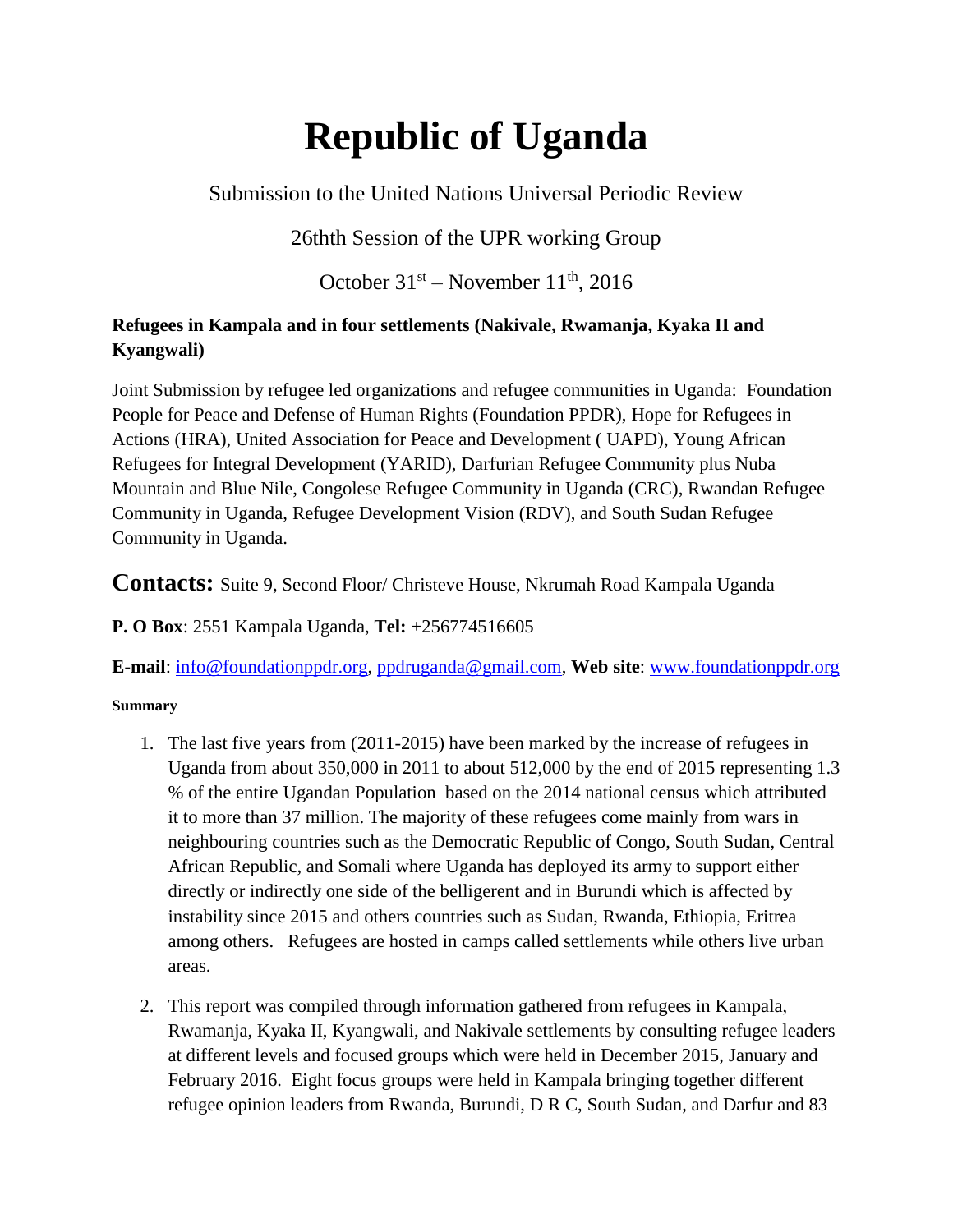refugee leaders were consulted during three field visits in different settlements and then information was also collected through our networks in different places. We focused more of refugee civil rights while in Uganda, the refugee regime, the cause of refugee movement and the refugee status determination process.

# **The refugee rights and legal frameworks in Uganda**

3. The refugee rights are spelled out from international legal framework, regional framework which Uganda is signatory and which are domesticated in the Refugee Act 2006, Uganda also established a directorate in charge of refugees under the Office of the Prime Minister which also works in collaboration with the UNHCR and other agencies.

# **Receiving refugees in Uganda is an act of justice**

4. We cannot fully address the question of refugee rights in Uganda without looking at the political and military roles played by Uganda in different countries where refugees come from mainly Rwanda in 1994, in D R Congo since 1996, in South Sudan since 2013 and in Somalia since 2010, receiving refugees in Uganda should be more an act of justice through reparation and compensation than an international and moral obligation, especially where Ugandan army has abused human rights and forced people to run away from their countries.

# **Recommendations**

We call upon Uganda to desist from interfering in other countries internal political affairs, any kind of political and military support should be through regional or international mandate limited only to peace purpose,

We call upon Uganda to compensate the damage faced by these refugees which was caused by Uganda military interventions in their countries of origin, especially in Rwanda, D R Congo, South Sudan, Central African Republic and Somalia,

While in Uganda refugees who survived abuses committed by Ugandan troops in their countries of origin, should be in Uganda as a transit country for not more than 6 months after which resettlement to others countries should prioritized,

Uganda should put in place specific budget allocation in advance to refugees as they continue coming as this may be expected rather than waiting for the humanitarian aid from the international community,

# **Protection against military recruitment**

5. While Uganda has international obligation to ensure the protection of refugees on its territory, Congolese refugees were recruited into M23 rebel group and benefited the military training from Ugandan army in 2012 and 2013, this information was also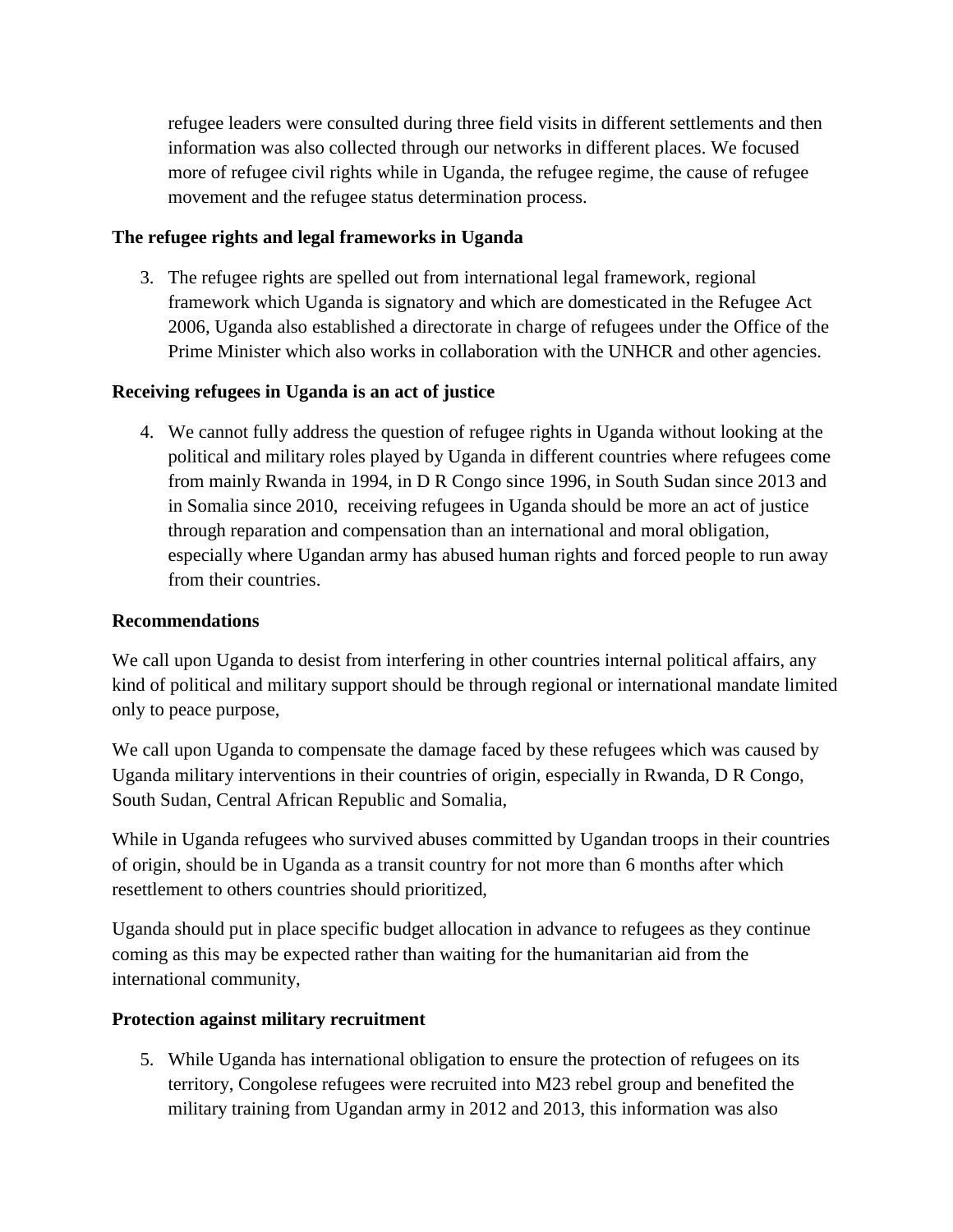confirmed by the United Nations Security Council reports

(http://www.jeuneafrique.com/173825/politique/rdc-selon-le-rapport-final-des-expertsde-l-onu-le-rwanda-et-l-ouganda-soutiennent-le-m23/ ). After the defeat of M23 in east of D R Congo, some among refugees who were recruited came back to Uganda and the civilians who survived M23 atrocities sought refuge in Uganda where since 2013 were forced to live together with M23 combatants in Rwamanja, Nakivale, Kyaka II settlements and in Kampala. The period 2011 up 2015 were marked by secret deportation and killing of Rwandan (more than 10) and Congolese refugees in Uganda who were wanted by their respective states more than 4. More than 5 Rwandan refugees and asylum seekers and more than 5 Congolese refugees and asylum seekers were killed in Uganda, among those who were kidnapped, while in 2013 Rwandan refugees were forced to go back to Rwanda from Nakivale settlement.

#### **Recommendations:**

We call upon the government of Uganda to end unlawful deportation of Congolese and Rwandan refugees,

We call upon the government of Uganda to put to the end the habit of recruiting Congolese refugees into rebels groups while in Uganda, and ensure that Uganda which is host of refugees does not at the same time host Congolese rebel groups,

Uganda should ensure the physical security of all refugees but particularly Rwandan and Congolese refugees who are often a target by their governments and put in place specific measures of protection for those at risk through quick interventions within less than 24 hours,

Uganda should strongly use its diplomatic influence to ensure refugees who were secretly deported are brought back to Uganda, and deportation should follow the requirement of the law,

# **Rwandan refugees are often excluded from enjoying asylum**

6. Much as other refugees and asylum seekers from different countries do enter Uganda without many challenges, Rwandans asylum seekers in Uganda indicated that they cannot be allowed to cross through the official borders with Uganda but have to take risky and illegal paths in order to reach Uganda, refused to start the process from the Police Old Kampala on ground that Rwanda is safe while other refugees from other countries are required to bring traveling documents and identity cards from their countries of origin at the Police. Generally all refugees are left on their own from different borders refugees take up their own risks up to Kampala and in this process they end up being coned their money, things, or sexually abused.

#### **Recommendation**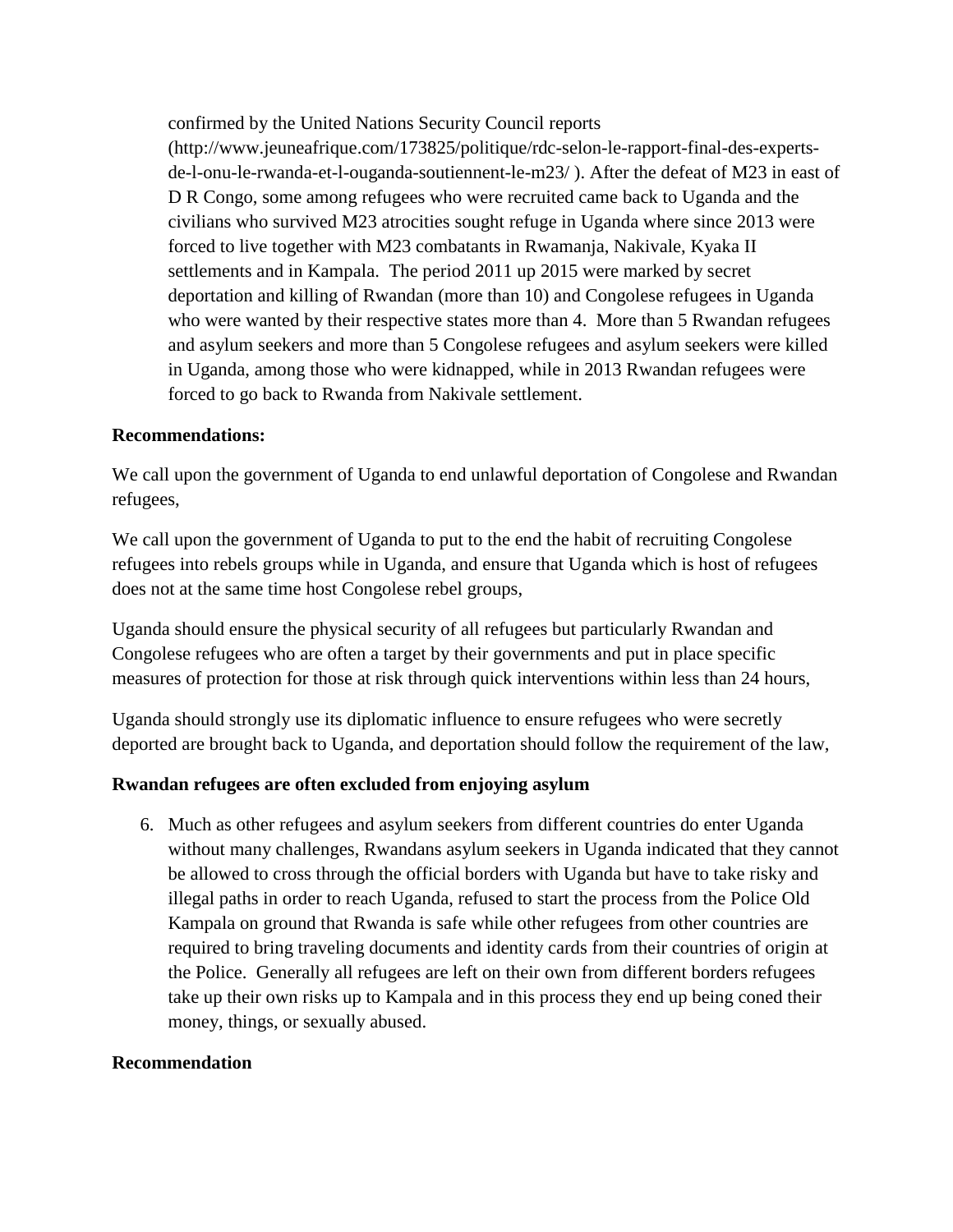We call upon the government of Uganda to make clear its position about the protection of Rwanda refugees and asylum seekers in Uganda, assure all Rwandans asylum seekers about the willingness of Uganda to open up its borders to them,

Uganda should offer entrance to Rwandans, who are running away from Rwanda to Uganda seeking for asylum, and ensure that undocumented asylum seekers are given opportunities to lodge in their cases,

We call upon the government of Uganda to put in place civilian offices near the borders to receive refugees and lead them to Kampala and in other settlements and discourage the move to ask refugees travelling documents and identity cards from their countries, and build relationship with other stake holders such as drivers in all parts of the countries.

We call upon Uganda to put in place mechanisms which ensure direct collaboration between the Directorate of refugees, the Police and the Courts so that asylum seekers who are in conflicts with the law are not viewed and treated as illegal migrants,

# **Challenges during the Refugee Status Determination Process**

7. Whereas asylum seekers from different countries are accorded the refugee status in Uganda, the process is highly affected by the following shortcoming: Bribe which favours some to get the refugee status quickly in 3 to 6 months while others have to wait from 2, 3 up to five years and others do give up when it takes long, some asylum seekers do not feel safe enough to start the process from the police because of phobia against people in military uniform, some opt not to tell their true stories especially those who were persecuted by Ugandan soldiers in their countries of origin, and then, while the refugee status is generally granted to different people, Rwandan asylum seekers are either denied it, takes long to get it, or faced with the legal confusion in the East Africa. With these challenges some Rwandan asylum seekers end up changing their nationalities by calling themselves Congolese, or take names from one tribe in Uganda. As refugees reach in different offices they are also confronted with the issue of ethnicity of the people interviewing them especially this is common from Rwandans and Congolese depending on their tribes or ethnic belonging. The high dominance one ethnic group in different offices handling refugees especially staff members from western Uganda is a challenge to many refugees in terms of telling their true stories.

# **Recommendation**

To put in place a civil office which will be in charge of the registration of asylum seekers to replace the Old Kampala Police Refugee Desk, end the system of middlemen called "*brokers"* and take disciplinary measures against officers who deal with the brokers,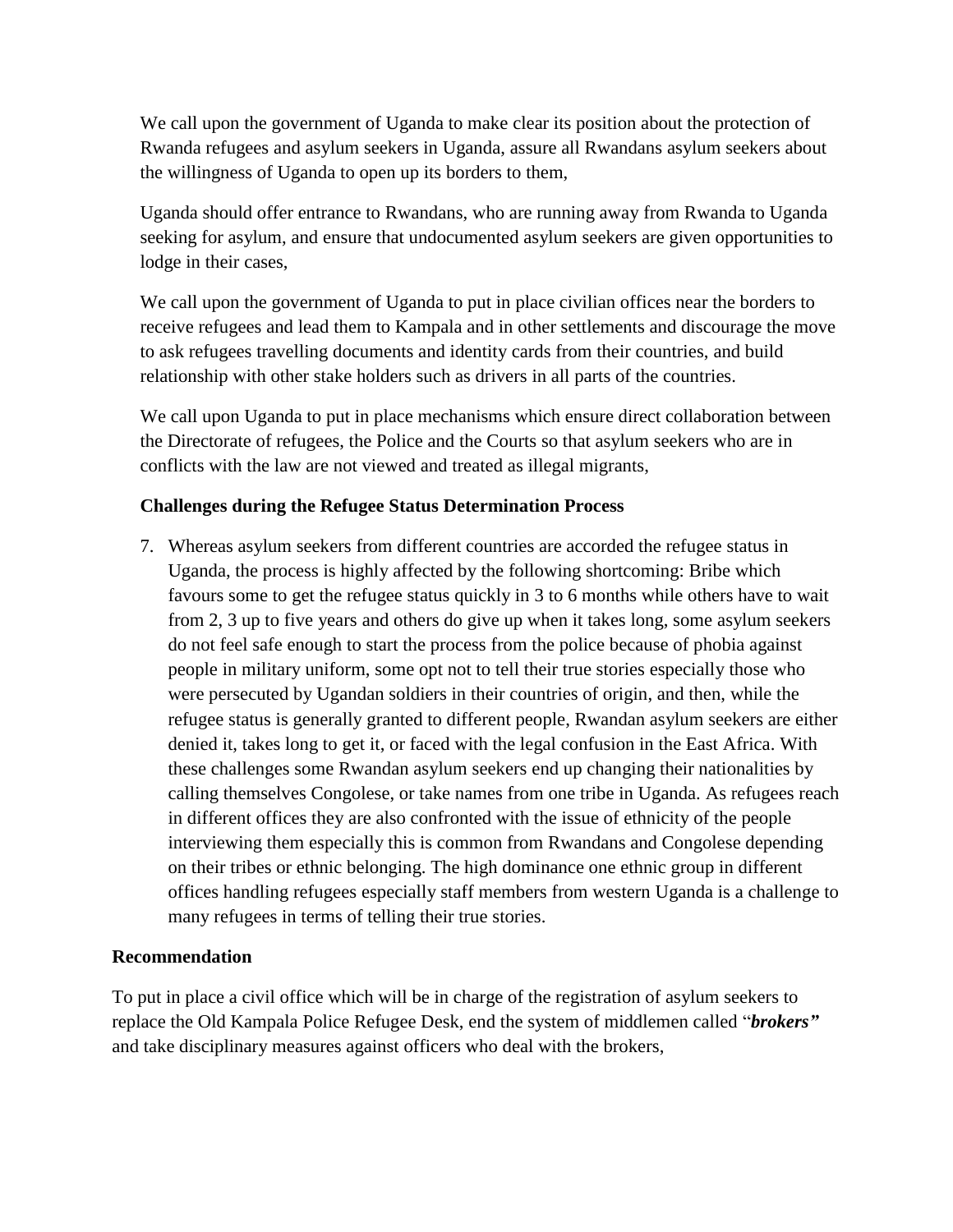To empower refugee communities which receive asylum seekers for the first time in order to orient them and assure them about the service delivered by the government of Uganda to both refugees and asylum seekers,

To make clear the East Africa legal framework on the issue of the protection of refugees within the region especially those who come from a member state and make it uniform. While Rwandan are denied refugee status on ground that they are in East Africa, this has not been applied to Burundians and South Sudanese who seek refuge in Uganda,

Carry out an awareness campaign for those who resisted registering as refugees to do so and consider to put in place staff members from either Eastern Uganda or Northern Uganda, who are viewed as neutral as far as tribe and ethnicity are considered,

To ensure that old cases are reviewed during the refugee eligibility process and are granted refugee status, those who are rejected should be accorded a fair hearing during the appeal process and have access to legal representation where necessary, and put in place complaint Desks and motivated interpretors for all, recruit interpretors and volunteers for all nationalities,

# **Confusion on who is a refugee in Uganda**

8. While the conditions for the grant of the refugee status is well streamlined in all legal frameworks, in Uganda there is a whole confusion on who is a genuine refugee, and this has created tensions to access services, inequalities, stereotypes and exclusions. Sometimes armed people from different countries are granted refugees status such as M23 rebels in 2013 and 2014, cases of individuals who are registered as refugees in Uganda but reside in their countries of origins are made more visible, cases of Ugandans nationals holding refugee identification cards, cases of foreign students who come for studies and then acquire refugee status, even people working in their Embassies but holding the refugee status, and those who come for business then register as refugees, those who are victims of trafficking and many others have created unrests among refugees who genuinely think they ran away from persecutions and should access the available assistance. This diversity of refugees has also been the basis of number of stereotypes and myths against refugees by staffs. In Kampala all the new arrivals have been left out in the hands of their own because there are no established transit centers and this has caused various human rights violations to asylum seekers in Uganda.

# **Recommendation**

We call upon the government to build up strong partnership with refugee communities which can result to a regular flow of information from both sides,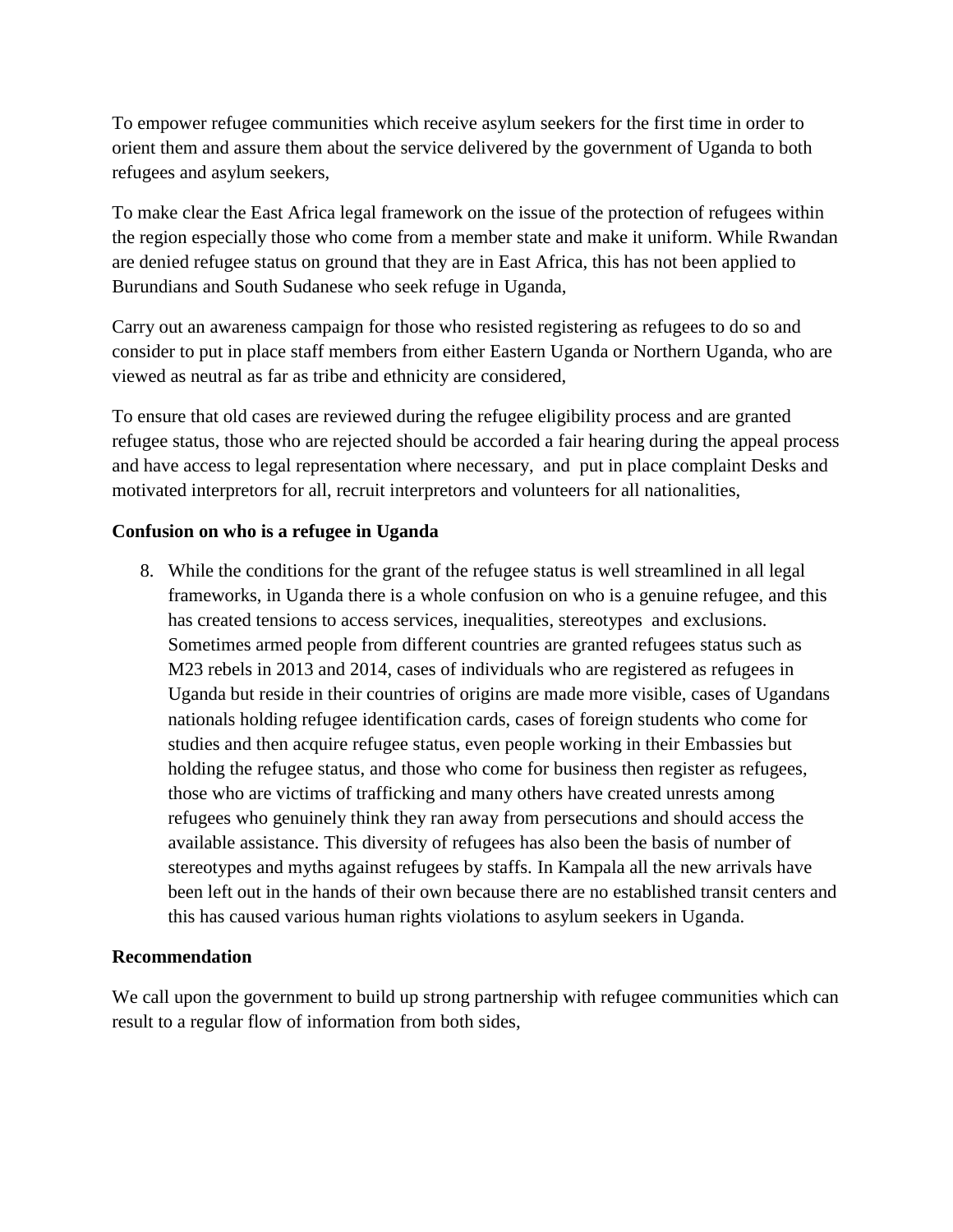We call upon the government to restore the refugee leadership in all parts of Uganda through their representatives who can easily coordinate with other stakeholders and give guidance to all who would prefer to register as refugees,

We call upon the government to strengthen the existing refugee initiatives which serve as transit centers for new asylum seekers in Uganda,

Make the refugee status determination process more transparent where by information sessions can be held in different refugee communities,

# **The settlement option violates human rights**

9. We noted that the requirement that all refugees should live in settlements does not have any law base and is more of a human logic, on the same note denying humanitarian aid to refugees in urban areas is arbitrary much as there are persistent contradictions on extending humanitarian aid to refugees in urban areas as some **under Urban Refugee Caseload** do get humanitarian aid and others do not. On the same note while refugees are not equally treated, there have been unbalanced ways to consider refugees as Ugandan Nationals in order to access certain services such as primary education, primary health care, security, among others and as foreigners like access to secondary and tertiary level, access employment among others. Based on the definition of who a refugee is there is no accurate information to treat refugees as nationals or as foreigners.

# **Recommendations:**

To make uniform all interventions towards refugees and ensure all refugees access available assistance without discrimination,

Treat refugees as they are and to put end to consider them equal to nationals or foreigners, where they must share the available opportunities, measures of equity should be considered for refugees,

Put in place different interventions which are based on the social diversity of refugees and ensure that tailored responses are in place for specific needs of refugees depending on where they are, for example while in camps refugees can be given land, in urban areas refugees should be exposed to livelihood opportunities, including long term development actions such as roads, electricity, clean water and other forms of investment,

Discourage and eventual eliminate all unlawful interventions towards refugees and ensure that all kinds of interventions are in line with human rights standards, are inclusive, available and accessible to all refugees,

# **10. The Humanitarian Relief Aid in the hands of the few**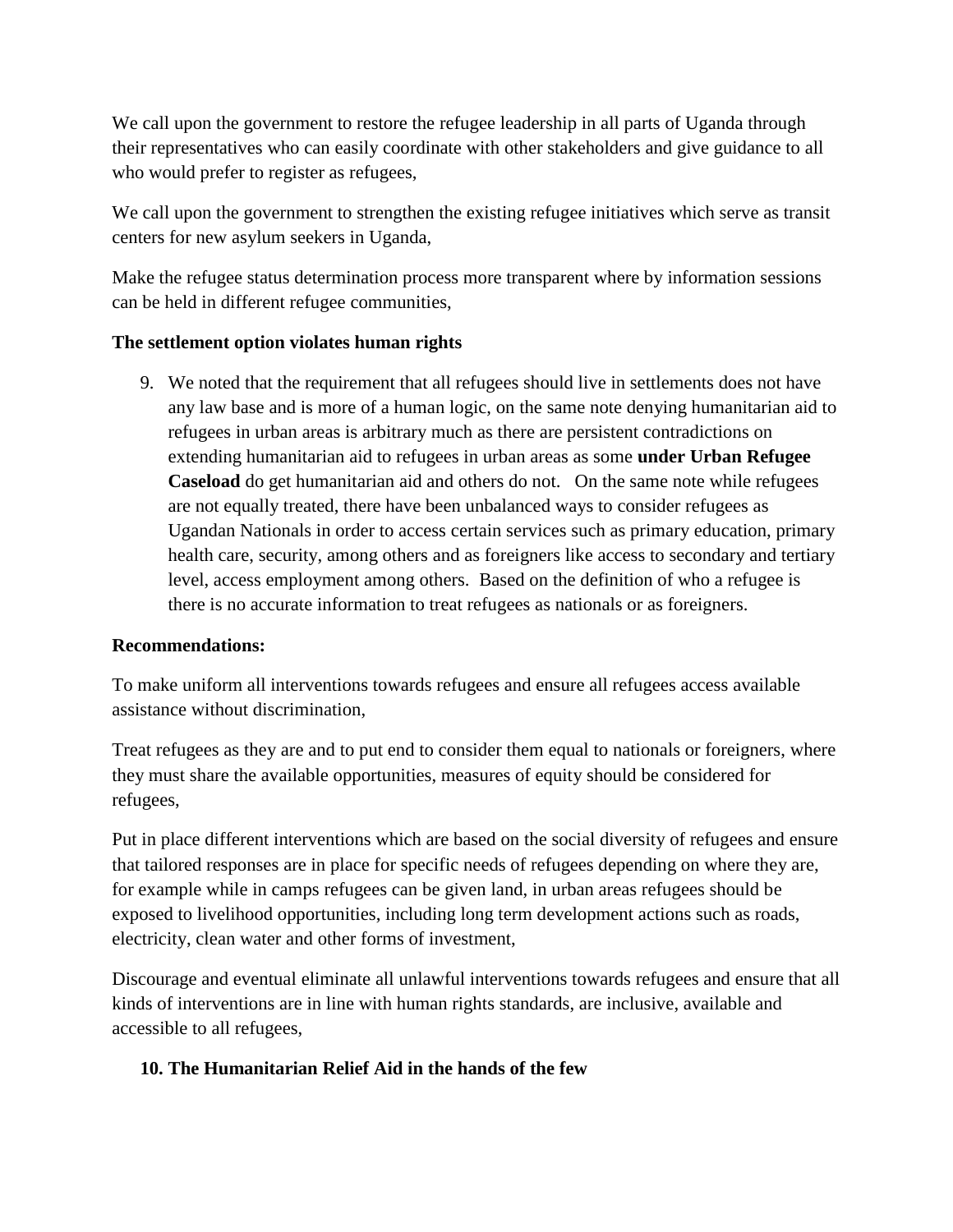Uganda depends greatly on the relief aid from the international community which is offered generously to alleviate the plight of refugees. On ground only 50 million \$ USA is needed per year in order to offer 6 Kg of food to all refugees in Uganda, only 24 million USA is needed to ensure that each single refugee in Uganda access primary education, 48 million USA dollars is needed for each refugee to have access to health treatment. But still many refugees do not access the Humanitarian Aid Services. While it is officially claimed that the aid is for refugees in settlement, many refugees in Kampala came from the settlements where they viewed this aid as symbolic, not always available, not easily accessible and not of quality and lacks quantity, for example 6 kg of grain of Maize per person and per month is inhuman. In October 2013 more than 300 Congolese refugees lost their lives on Lake Albert as they ran away from hunger in different camps in Uganda. While some refugees in urban areas are excluded from the Relief Aid, information from refugees in different camps especially in Nakivale indicated that there are thousands of ghost refugees who consume thousands of tones of food each single month through a well- organized system between food suppliers, camp authorities and refugee welfare councils. While in Kampala refugees under caseload do share their aid with staffs of the organizations which give them the aid. They told me this *"I will approve your assistance today and I will defend it in the meeting but make sure that part of the money and things will be yours and the rest mine".* 

#### **Recommendations:**

To ensure the aid is given to all refugees regardless of where they are, the aid should be of quantity, and quality, available and accessible to by everyone and it is processed and distributed in a transparent manner,

End completely the issue of ghost refugees through a regularly updated lists and put in place specific places where refugees should collect their food from, especially those who are registered in camps but who live in urban areas and travel back to collect their food,

To work directly with refugees in order to reduce the chain from the food providers to the consumers by linking the consumer and the producer together, and due to the fact Uganda produces a lot of food; money should be encouraged to refugees than food items which give refugee more freedom to buy what they want,

# **11. Commercial farming and refugee businesses**

Some refugees are engaged in farming and once they harvest, they have not been allowed selling their products outside the settlement where they are sold at very cheap price. A Kg of Maize in Rwamanja if sometimes 250 Ug Sh or 300 Ug Sh while in Kampala it is at 1,500 Ug Sh. The camp authorities have put in place measures where specific traders come and buy products in camps at low costs. Since last year 2015 the government came with the policy of 70% and 30 % to number of interventions for refugees which has no legal back and which has deprived refugees from the right to ownership. While other nationals can access loans and financial transactions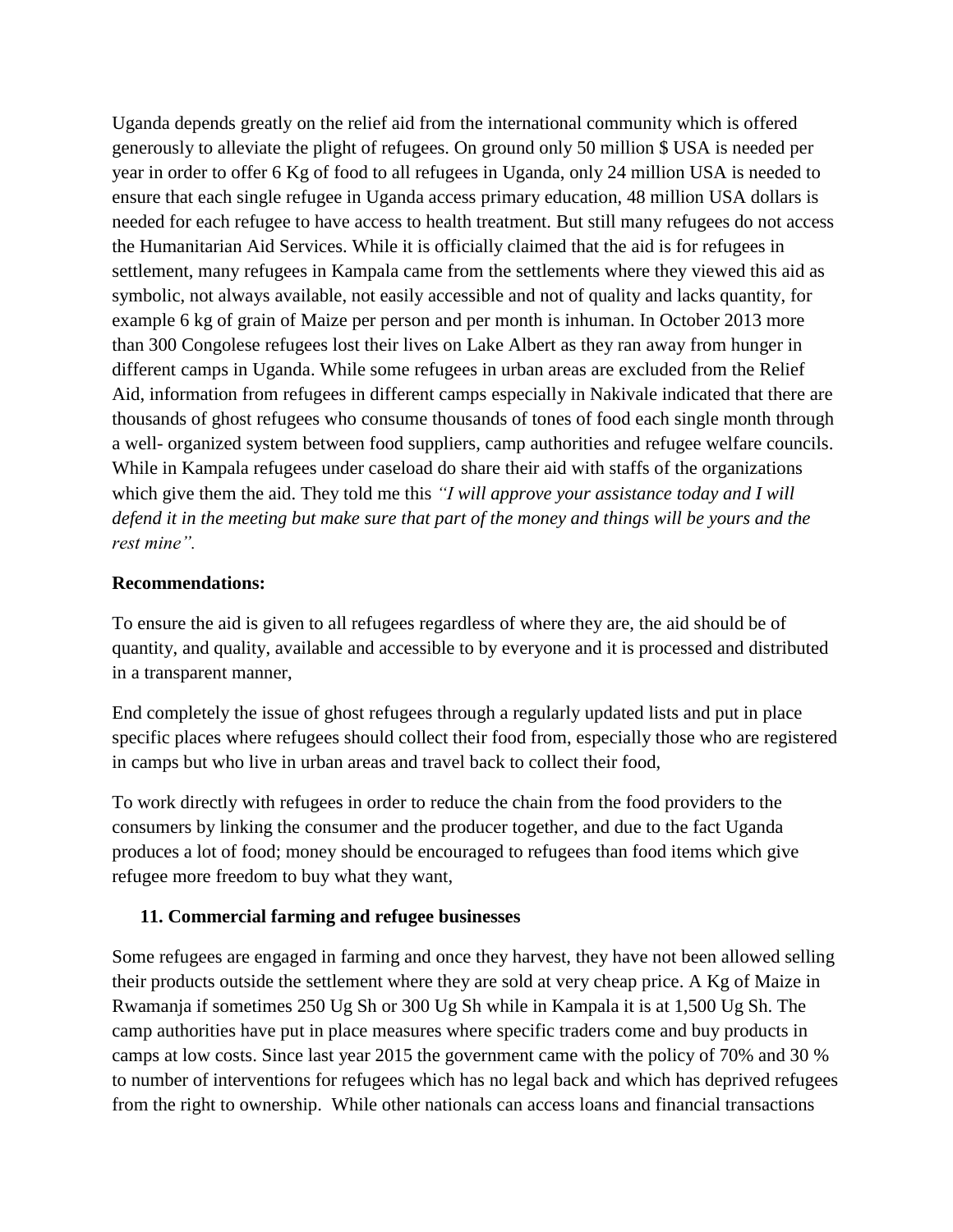refugees are not allowed to open a bank account, to get loans and access other funding opportunities due to well-constructed stereotypes.

# **Recommendation:**

To guarantee the freedom of movement to refugees including leaving and coming back to camp in order to access better opportunities and sell their products outside the settlements,

To remove the policy of 70% and 30 % which require refugees to include nationals in refugee private affairs and let refugee own their initiatives,

We urge the government to eliminate all myths and stereotypes against refugees and help them access available opportunities including loans, and open bank accounts,

# **12. Durable solutions to refugees**

While Uganda has maintained the settlement solution to some category of refugees, and voluntary repatriation to others, the country has not done enough to encourage resettlement to other countries as one among the best solutions to refugees as resettlement has remained the most little known by refugees and how to access it, Uganda has completely denied refugees the opportunities for local integration, naturalizations and development options, as the voluntary repatriations exercises have been faced with a lot to desire in terms of not being based on free will, free decisions and accurate information. Uganda has unique characterised of different categories of refugees especially those who have been in the country since 1964, since 1996, those who have been here 20, 15, 10 years back these can no longer be considered as temporal and cannot be left to their own anymore in name of "self-reliance". While some refugees do access resettlement, refugees from Sudan esepcially Darfur have not been granted the resettlement options since 2006.

# **Recommendation**

Uganda should adopt a multi-sectorial approach which aims at integrating refugees in field of their professions,

Uganda should put in place the local integration programme instead of self-reliance to all refugees,

We ask for naturalization of refugees, development options to others and local integration to others, while resettlement options should be granted to others according to where they come from, and to put in place clearly defined circumstances in which refugees can access all durable solutions and all the possible steps for the process,

We ask the government to put in place and independent refugee directorate authority which will deal with refugee issues on a more realistic manner,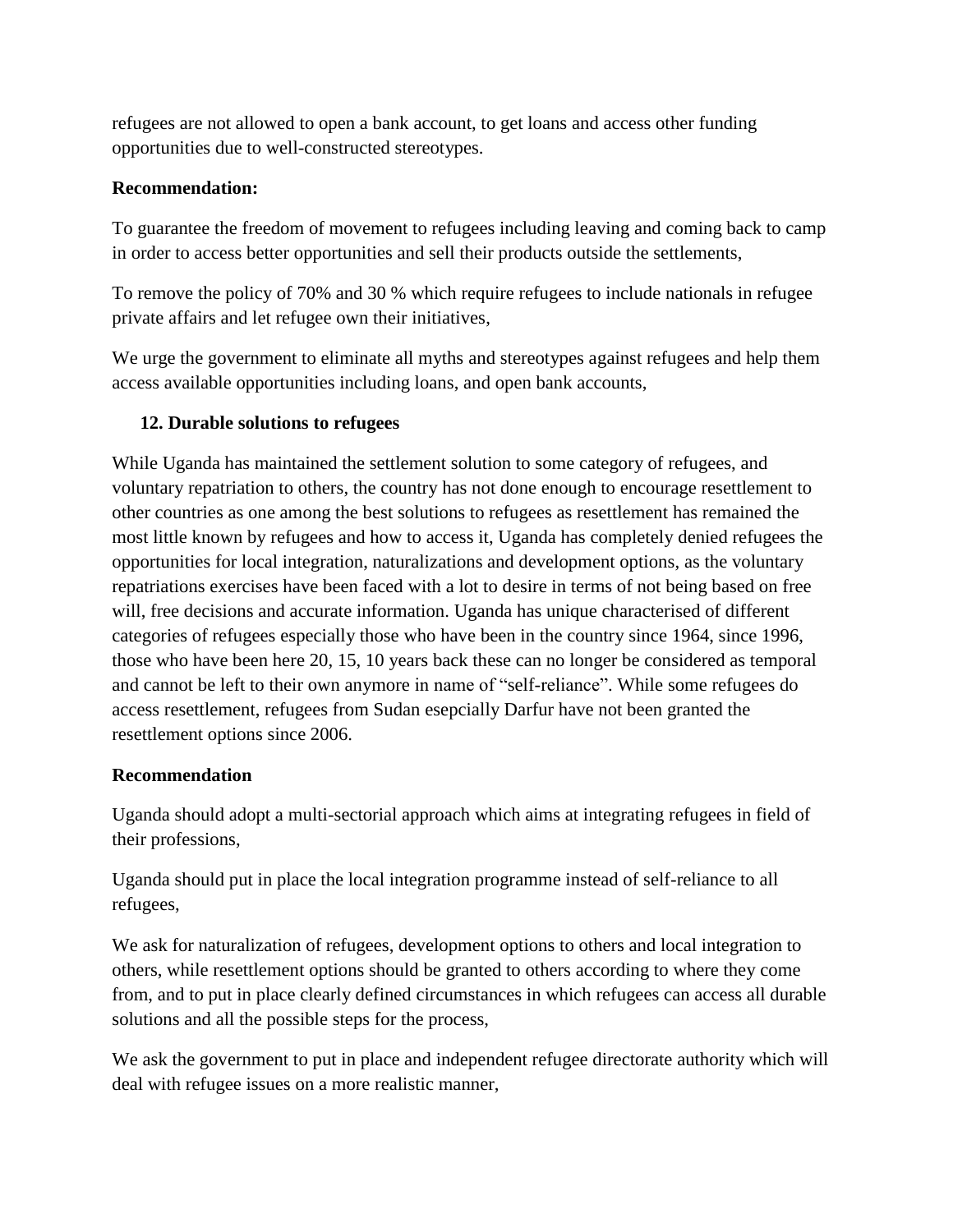# **13. Governing refugees in Uganda**

In response to refugee participation in decision making, governance issues, and leadership at all levels, Uganda introduced the Refugee Welfare Councils (RWC) both in camps and in urban areas. In camps these RWC lack independency from the camp authorities and their levels of influencing decisions making is very limited, sometimes they are part of the human rights abuse regime and sometimes they are perceived as a government militia. While the RWC do exist in camps, in urban areas like Kampala they were stopped since 2010 up to now. As refugees struggle to set up their own independent refugee led organizations and associations, are often ignored by the regime during decision making. Refugees have been denied chance to learn about issues like human rights, leadership, all civic rights, accountability, justice and other relevant topics for their human development. Refugee have limited access to press and media, fragmented ways to access and give information, and totally put aside from national issues.

# **Recommendations**

To restore and organize regular elections of refugee leaders in urban areas and ensure they work independently from the refugee regime, and to ensure that RWC in camps are operating independently from the camp authorities, given quality training skills in leadership, human rights a governance issues by independent qualified organizations,

To ensure that more of human rights education sessions are offered to refugees which will liberate them from fear, than the current trend of telling refugees only about criminal Code (law) which creates more fear among refugees. Encourage refugees to take part in different community development issues including leadership where they can contribute their skills,

To have a specific parliamentarian committee which looks at the issues of refugees in Uganda, and a particular Refugee Rights Desk which monitors the refugee rights situation in Uganda,

To put in place a mechanism where refugees and the refugee regime agree on what should be the priorities, mechanism to evaluate the activities and the implementation process. And to put in place mechanism where all actors in the refugee affairs are accountable to people as well as their donors and communication options between the beneficiaries and the donors,

# **14. The protection of women**

It is widely documented that refugee women have been victims of rape from their countries of origin and in Uganda; UNHCR has published reports which show that refugee women are engaged in risky survival sex and some among those who get pregnant have lost their lives due to complications, lack of urgent treatment and comprehensive services.

# **Recommendations**